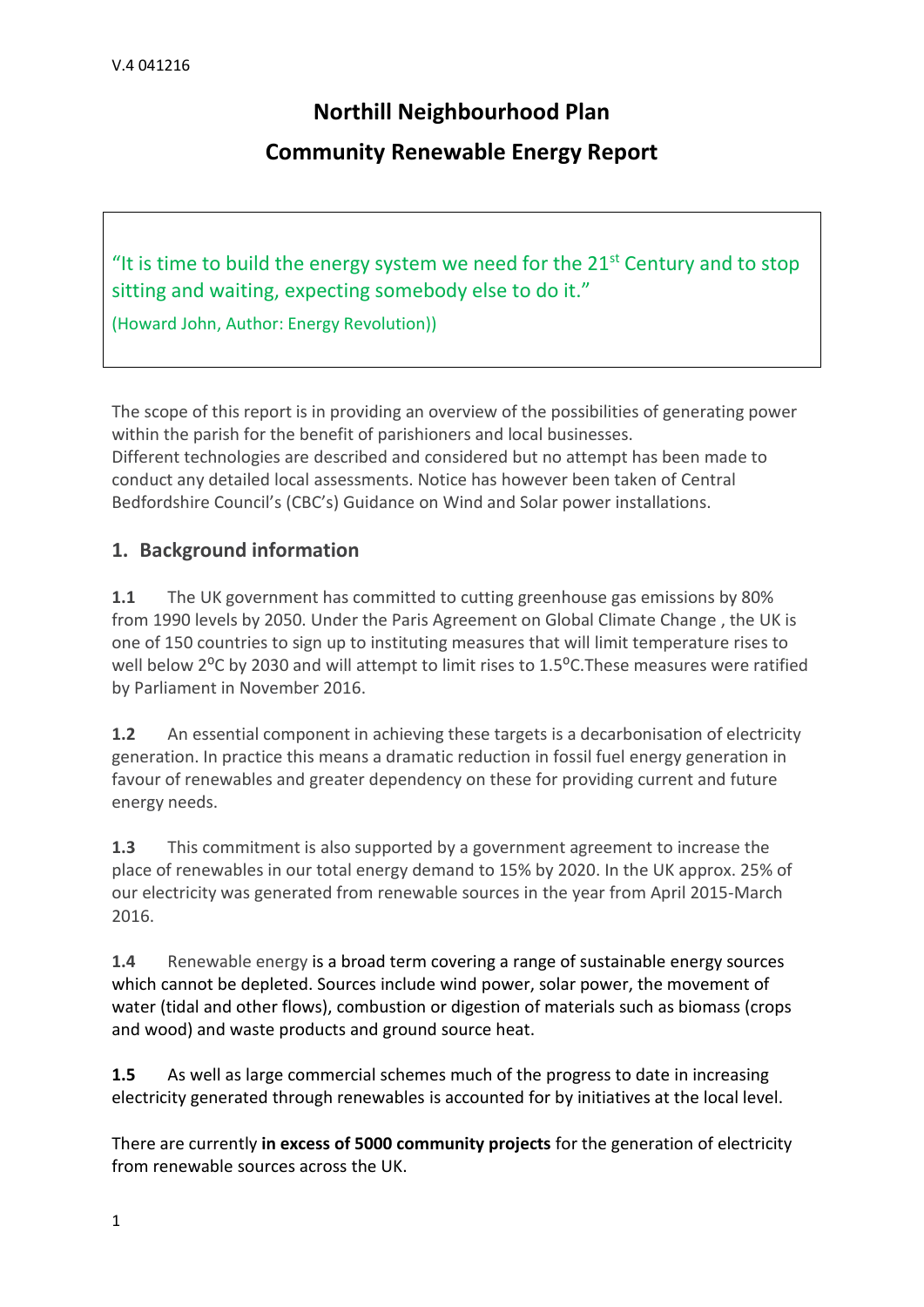#### V.4 041216

**1.6** The government targets to reduce greenhouse gas emissions are not devolved to local authority areas, but **Neighbourhood Plans must have policies which are designed to contribute to climate change mitigation and adaptation. This is a legal obligation.** 

# **2. The National Planning Policy Framework (NPPF)**

**2.1** The National Planning Policy Framework places a responsibility on local planning authorities to support the inclusion of sustainable energy in new buildings. It also promotes the upgrading of existing buildings to incorporate energy use reduction initiatives **and most significantly advocates the community generation of renewable energy at a local level.**

In section 97 of the Framework it states that LPAs should:

help increase the use and supply of renewable and low carbon energy, and recognise the responsibility on all communities to contribute to energy generation from renewable or low carbon sources.

Specifically, in order to support this objective Local Plans should:

- have a positive strategy to promote energy from renewable and low carbon sources;
- design their policies to maximise renewable and low carbon energy development while ensuring that adverse impacts are addressed satisfactorily, including cumulative landscape and visual impacts;
- consider identifying suitable areas for renewable and low carbon energy sources, and supporting infrastructure, where this would help secure the development of such sources;
- **support community-led initiatives for renewable and low carbon energy, including developments being taken forward through neighbourhood planning**;
- Identify opportunities where development can draw its energy supply from decentralised, renewable or low carbon energy supply systems and for co-locating potential heat customers and suppliers.

# **3. CBC Local Plan**

#### **3.1** How is the national planning directive being interpreted by CBC?

In its 2009 Local Development Plan CBC states in policy DM1 that:

The Council will consider favourably proposals for renewable energy installations. Proposals should satisfy the following criteria:

- Have good accessibility to the transport network;
- Not be harmful to residential amenity, including noise and visual amenity;
- Be located and designed so as not to compromise the landscape and scenic beauty of the Chilterns Area of Outstanding Natural Beauty (ONB);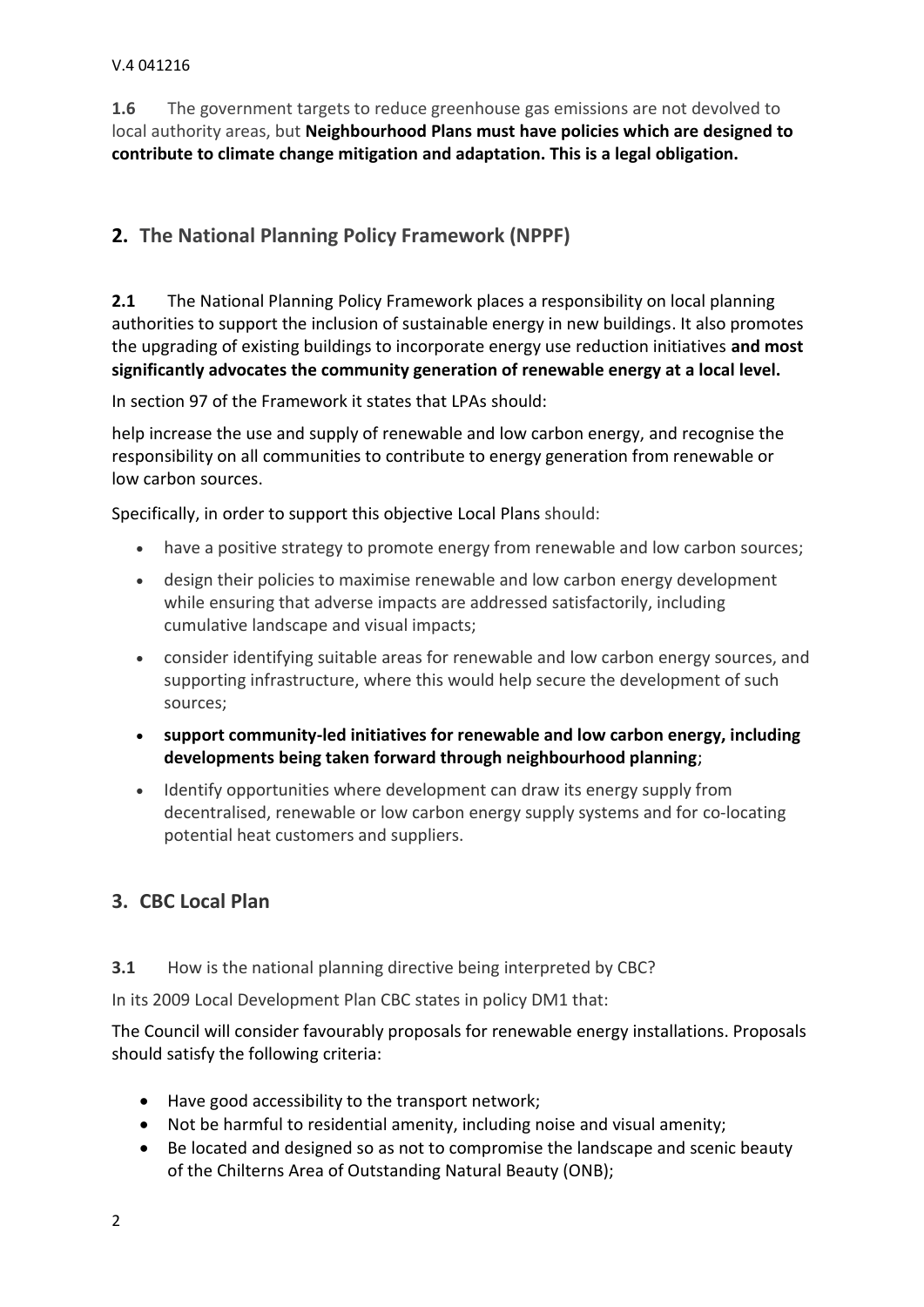- In other areas identified through the Landscape Character Assessment as having high sensitivity, be located and designed so as to respect the character of the landscape.
- Proposals for all new development of more than 10 dwellings or 1,000 square metres of non- residential buildings should contribute to renewable energy targets by incorporating on-site or near-site renewable or low carbon technology energy generation. Developments should achieve 10% or more of their own energy requirements through such sources.

**3.2** The emerging CBC Local Plan based on the 2014 withdrawn plan also makes a strong commitment to the development of renewable energy at the local level.

Policy 46 lays out their intention to support renewable and low carbon energy development through working with developers to locate installations with no adverse impact on heritage sites, noise, pollution or visual assets.

As well as stating the intention of scoping where large-scale renewable power developments within the authority may best be located as an addendum to their policy, CBC also recognises the importance of local schemes that fall outside their scoping exercise in reducing the overall carbon footprint.

**3.3** Their subsequent guidance notes, published in March 2016, further develop the details of this policy and para.1.22 re-affirms their commitment to community-led projects .It lays out how developers of such schemes are expected to work with communities to ensure impacts are mitigated and direct benefits are understood.

**3.4** Additionally they have produced further dedicated guidance on the different technologies. These are available to enable developers and communities to consider alternatives and evaluate the most suitable technology for them. They provide guidance on the suitability and optimum size of the technologies for different land areas in the authority and contain useful local environmental and other impact criteria for determining the suitability of any proposal. Land character assessments are included to give initial assessments of the suitability of different areas of land for these technologies throughout the authority.

The first two of these reports on Wind Power and Solar Farm developments in Central Bedfordshire are currently available and reference will be made to them in section 8 of this report.

#### **4. The case for community generation of electricity**

**4.1** As well as the environmental benefits in reducing carbon emissions, there are additional well-reasoned arguments for local communities to set up or support communityled projects to generate electricity for their homes and businesses.

As stated in the government's own Community Energy Strategy 2014:

- Community-led action can produce energy, reduce energy use, manage energy demand and purchase energy.
- It can often tackle challenges more effectively than government alone, developing solutions to meet local needs, and involving local people.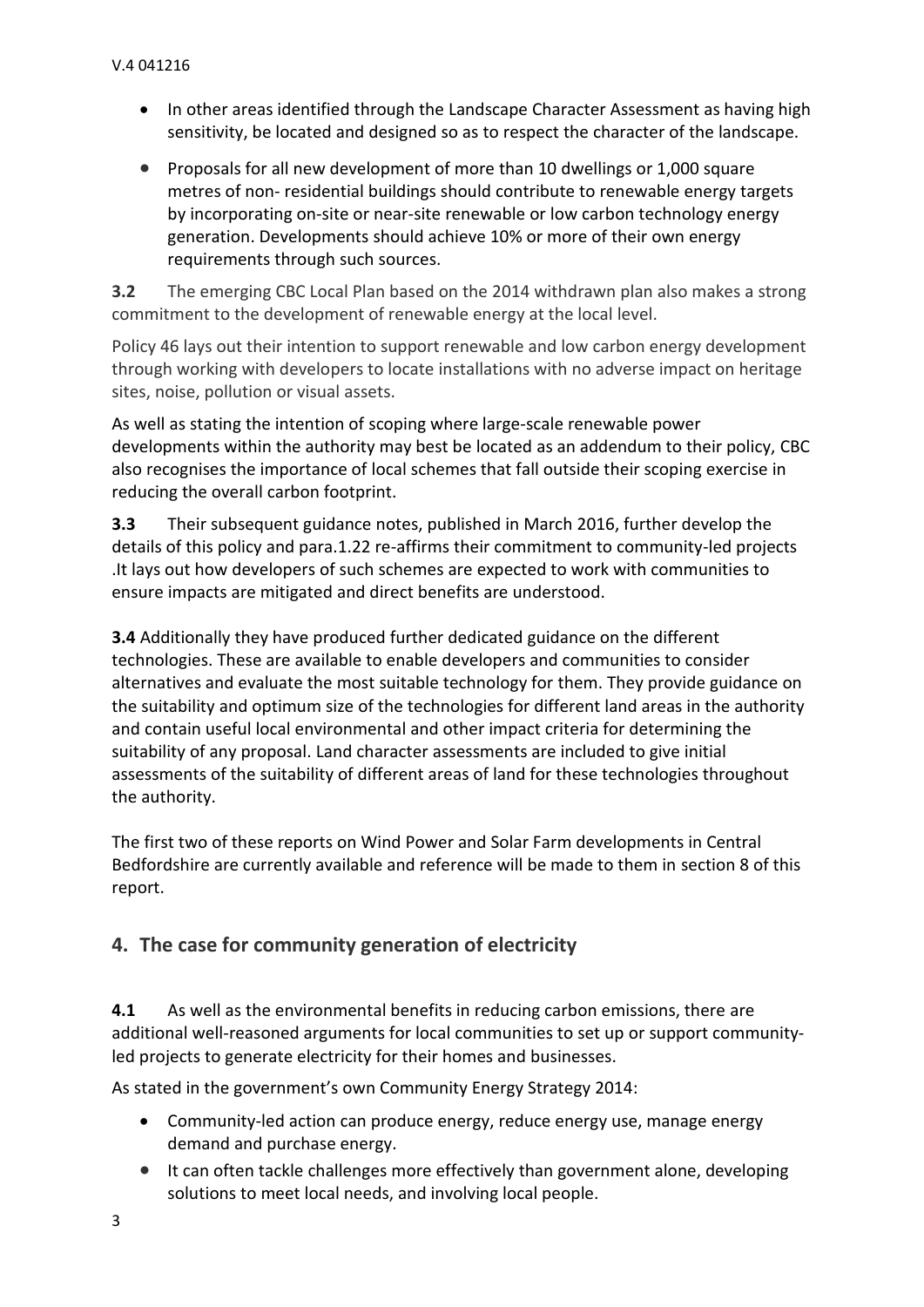- Putting communities in control of the energy they use can have wider benefits such as building stronger communities, creating local jobs, improving health and supporting local economic growth.
- **Community energy can unlock opportunities for lower energy bills and carbon emissions saving, that would otherwise be missed.**

**4.2** In addition, schemes currently operating provide evidence that where a community– led initiative encourages local share-holding; shareholders tend to be able to make a secure investment in a community enterprise which produces a good rate of return on their investment.

**4.3** The government are currently operating a **"Rural Community Energy Fund"** which allocates grants and loans to help scope and set up projects which can prove that they are worthwhile to their local community. **The grant includes £20,000** to undertake a scoping study with a specialist consultant to look at the most economically viable methods, suitable sites and productivity of competing sources of generation concomitant with the scale and location of the community. Following the completion of the feasibility study further funds are available to kick start the initiative and encourage further investment.

# **5. Supporting Communities**

**5.1** There is a growing body of expertise to advise interested groups in setting up community led-initiatives (e.g. PlanLocal, Gamlingay Ecohub Management Group, Brighton Energy Cooperative) covering such aspects as the financing and management of communityled energy generation projects as well as scoping and technological advice.

**5.2** To upgrade local knowledge there are low cost courses run by organisations such as the Centre for Alternative Technology in North Wales which provide a detailed background understanding of different technologies and can be very useful for awareness -raising before embarking on considering making proposals.

**5.3** There are also registers of professionally accredited advisers, financial partners and approved installation engineers to provide a source of accredited individuals, organisations and commercial companies to undertake project scoping and planning and commissioning installations. They should meet prescribed accreditation standards.

#### **6. Evidence of local interest**

**6.1** From the local issues and aspirations for the parish identified by parishioners in the consultation workshops, there were 15 comments in support of exploring the possibility of community alternative energy generation and 9 indicating objections or reservations.

**6.2** Of the objections, 6 were concerned with the possible scale of solar or wind technologies and their impact on the environment or parishioners themselves (e.g. noise levels, spoiling views), 4 just stated objections without any reasons being given and other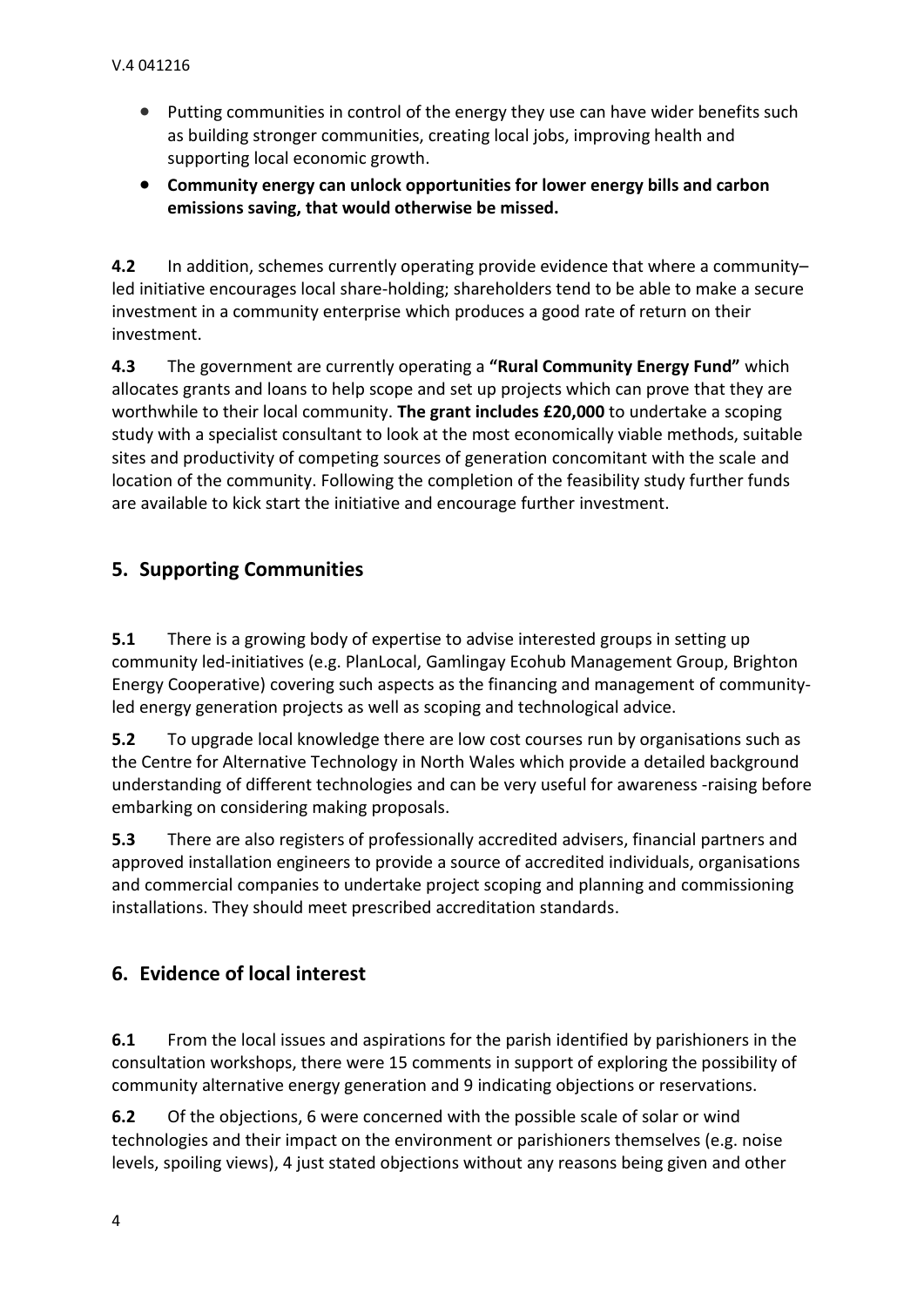comments related to the size of the parish to sustain such technologies and one questioned the motives of the landowner in offering a location for possible projects!

**6.3** 4 comments drew attention to the need for careful siting of installations. Suggestions for the siting of wind farms or solar farms emphasised the need for land where installations would have low visibility and low environmental impact and be away from settlements.

Particularly favoured were possible sites where there was current industrial usage. An example given was the Vinegar Hill industrial units.

Another suggestion was siting installations in the open countryside where possible sites could be screened and not be seen from the road, the example given was next to the reservoir on the fields between Ickwell Road and Hitchin Road.

Another location option mooted was on farms where existing roof space could be used to advantage (e.g. Franklins Farm has a solar panel array on its shop and storage facilities.)

A further suggestion for siting was above car parks.

**6.4** Types of provision identified as relevant of further investigation were, wind, solar, water and power from anaerobic digesters.

**6.5** A number of comments recognised that potential schemes should have a positive benefit for the Parish. Income generation that could be used for community projects and reduction of fuel costs leading to a better quality of life were identified as two such benefits.

In respect of anaerobic digestion being the preferred technology there could also be positive gains in reducing the wastage of degradable material throughout the parish.

**6.6** In the household questionnaire there were no direct questions relating to the community generation of electricity , however there were two additional comments made relating to this topic ; one suggesting that community projects for renewable energy should be considered and the other favouring discretely placed solar panels on industrial roofs or well-hidden farmland as appropriate .

**6.7** Answers to the question as to whether houses should generate their own electricity evoked 51% approval from 184 respondents.

**6.8** In addition to these comments a question was raised at the Parish Council Annual Parish Meeting March 2016 asking for reassurance that renewable energy generation was on the agenda of consideration for the Neighbourhood Plan.

# **7. Available Technological Options- A brief overview**

# **7.1 What are the options for the sustainable generation of electricity?**

In all technologies, if appropriately scaled and located, sufficient electricity can be produced at a far lower cost to the consumer than that generated by fossil fuel or nuclear generators and excess electricity can be sold to the grid.

In addition the FIT (Feed in tariff) schemes enable a government payback tariff to be claimed for electricity generated by sustainable means. Although currently these tariffs are reducing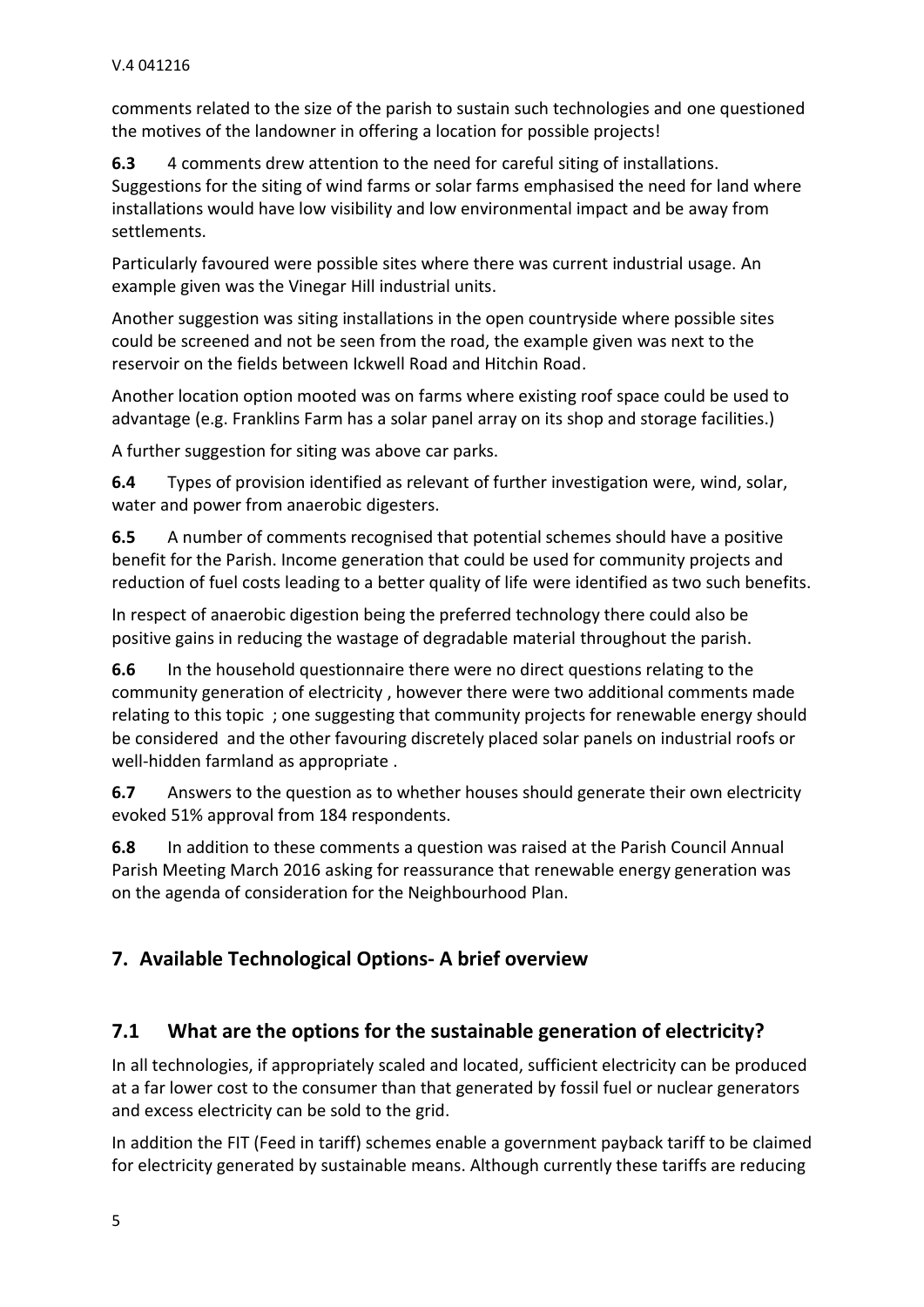over time, so too is the cost of manufacturing, installing and maintaining sustainable electricity generation equipment.

In addition CIL payments may be made available to the local community from the development.

**Note that all of the examples given below are taken from Bedfordshire projects.**

### **7.2 Wind turbines**

Wind energy is very site specific. Average wind speeds need to be sufficient for turbines to operate at their maximum efficiency level. The size and capacity, spread and height of turbines all need to be factored in to any feasibility study to ensure adequate generation potential and a return for money invested. Turbine technology has advanced substantially in the last few years. This has resulted in noise problems being reduced and better aerodynamic sail design permitting faster rotation and therefore greater generating capacity. As efficiency has improved, life expectancy has also increased from an average of 15 to an average of 25 years plus.

The 10 turbines of the Langford Wind Farm are currently producing sufficient electricity to source the projected needs of over 11000 homes per year. The site also donates £24000 to the local community per annum under section 106(CIL).

## **7.3 Solar**

Solar photovoltaic (PV) panels can be installed in array or in many different types, dimensions and configurations to suit the space available .Maximum exposure to available sunlight is essential to maximise generation .South facing installations are ideal but west and east facing panels can also be viable. Sun tracking systems can also be installed. Roof mounted panels do not usually need planning permission as they fall within "permitted developments". "Solar farm" arrays can maintain the agricultural use of the land if sheep are grazed or other permitted agricultural activities are conducted. The effective life expectation of panels is now in excess of 30 years.

The recently installed Langford Solar Farm is west facing and has a 13MW capacity

A smaller scale example locally is of course Jordans Mill where rooftop photovoltaics supply the electricity needs of the visitors centre and the example mentioned earlier at Franklin's Farm.

#### **7.4 Anaerobic Digestion**

Anaerobic digestion is the process by which organic matter such as animal waste or food waste is broken down to produce biogas and bio fertiliser. This process happens in the absence of oxygen in a sealed oxygen free tank called an anaerobic digester. The biogas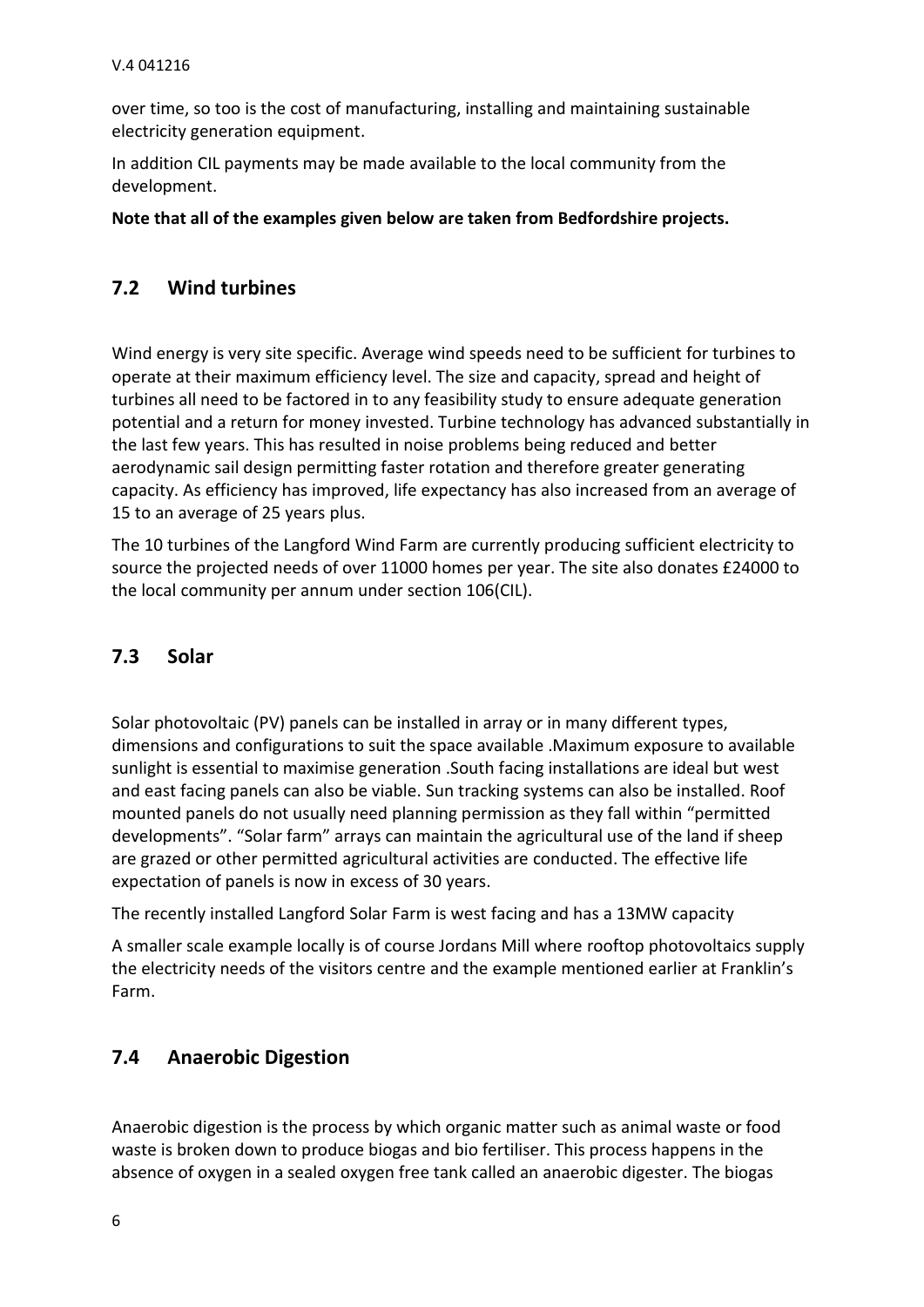crated in the sealed tanks is used as a fuel in a combined heat and power (CHP) unit to generate renewable electricity and heat.

The production of energy (via methane gas) from anaerobic digestion of sewage sludge might be possible from a small water pollution control plant treating domestic sewage.

Bedfordshire pioneered the use of this technology in the UK with the Bedfordia plant at Twinwood. It was set up in 2003 to solve the problem of dealing with the considerable amounts of pig slurry on the group's farms.

CBC uses an aerobic reprocessing plant set up by Biogen to recycle food waste collected from domestic households in a similar way, creating fertiliser for local farms and generating electricity to sell back to the grid.

The government are currently considering what additional support they can offer rural communities for setting up such schemes of their own.

# **7.5 Biomass –Combined Heat and Power Systems**

Biomass refers to biological material derived from living, or recently living organisms. In the context of biomass for energy this is often used to mean plant - based material, but biomass can equally apply to both animal and vegetable derived material. Biomass can originate in a locally produced source or as a crop (e.g. maize) or wood pellets derived from sustainable timber or imported from commercial providers.

Biomas is burned in super-efficient boilers which reduce heat loss when compared with traditional systems .Thus up to 90% of the heat generated can be used to heat buildings and power generators to produce electricity.

A combined heat and power waste wood burning facility is under construction at Thurleigh in North Bedfordshire and is set to start providing heat and generating electricity in the near future.

# **7.6 Hydro**

Hydro power uses the power of water flow to generate electricity. Long before the National Grid there was a tradition of early forms of electricity being generated by this means through mill races and being stored in batteries which were then transported by horse and carts to the landowners' houses! However things have moved on and small scale microhydro turbines can be designed and scaled to meet local needs .Such installations can be relied on to produce a steady rate of electricity across the year providing the rate of flow is maintained by natural or artificial means.

The Bedford Park Project converted a boat ramp joining an upper and lower section of the River Ouse to a hydroelectric plant. The means of generation is through two Archimedean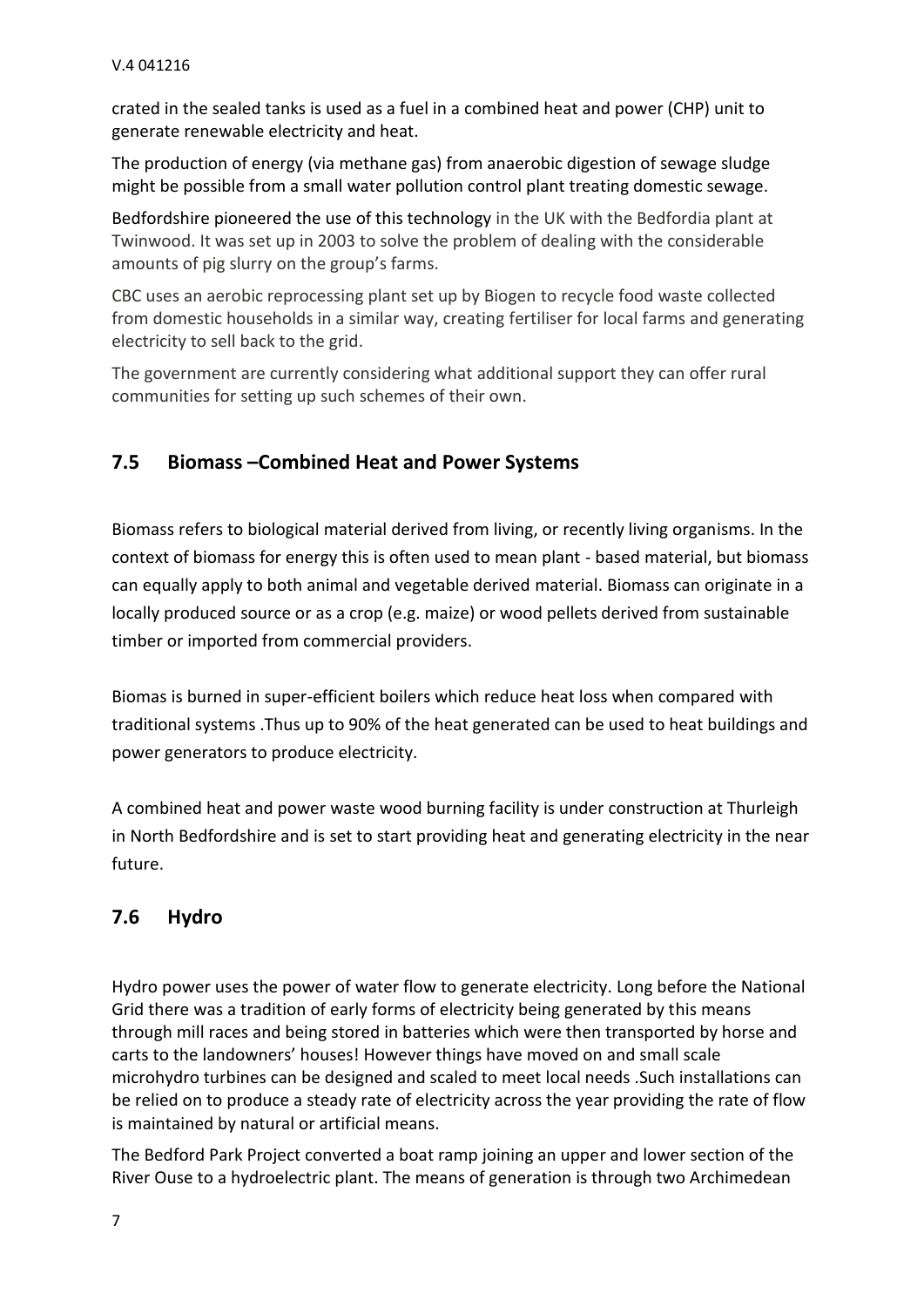Screw generators which provide electricity for the lighting of the park and feed in a substantial amount of electricity each year to the Grid.

Over the two years of the project electricity to the value of £65000 approx. has been fed into the grid.



**Note: Ground Source Heating has not been considered here because of the high cost installation implications and limitations of providing heating rather than generating electricity.**

#### **7.7 Potential benefits and challenges**

It is worth considering potential benefits and challenges of each technology and the potential and relevance to the resources in the parish.

It is taken as read that all the systems considered below have the potential to reduce CO2 emissions, produce cheaper energy for householders and businesses and create potential income for the community.

Challenges taken as read are being able to convince and work with landowners and obtaining the buy in of parishioners and local businesses.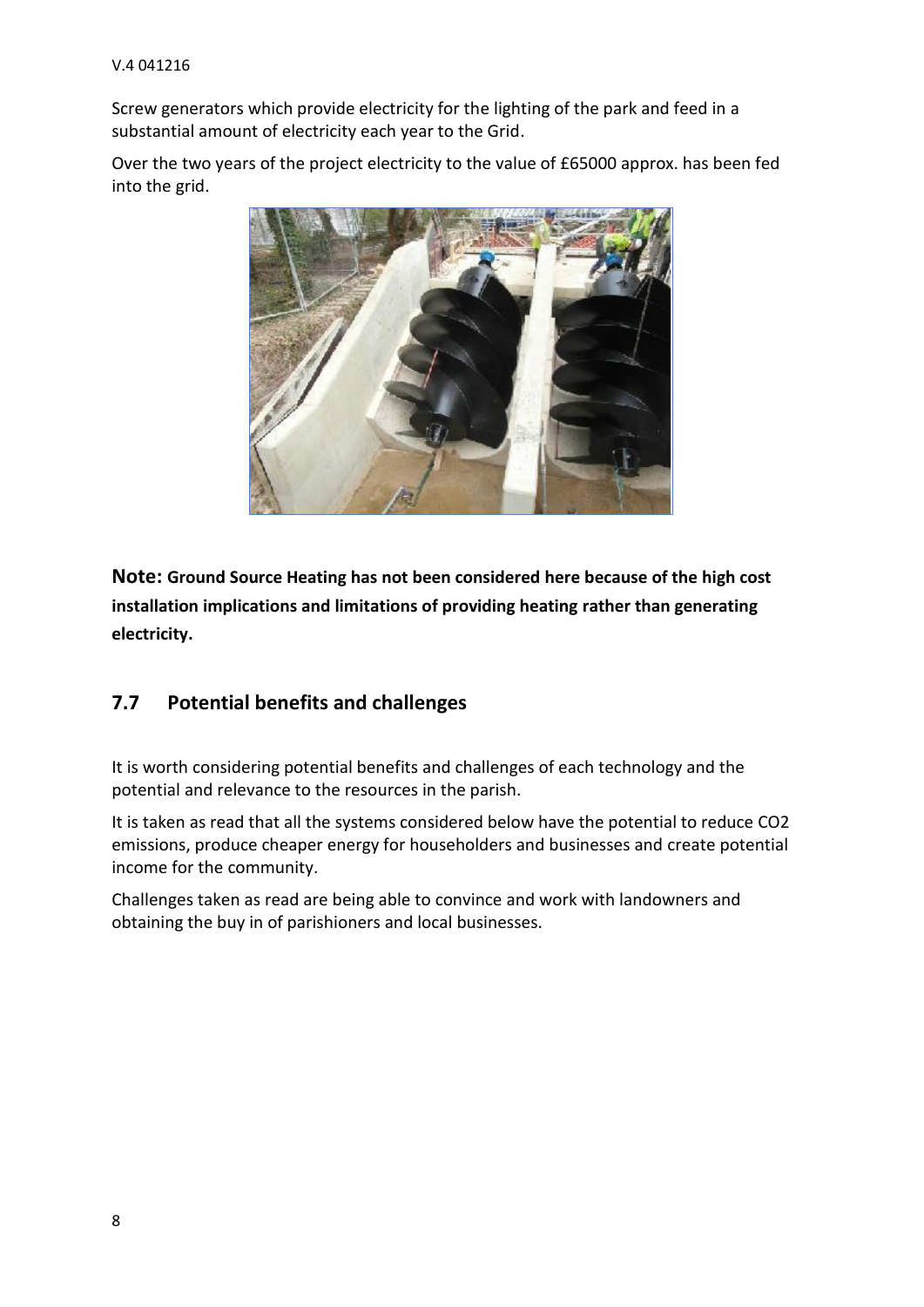## **7.8 Wind turbines**

| <b>Potential Benefits</b>            | <b>Challenges</b>                    |
|--------------------------------------|--------------------------------------|
| Natural source                       | High visibility factor               |
| Parish probably has sufficient wind  | $\bullet$                            |
| Identifiable locations offering high | Landmark status                      |
|                                      | $\bullet$                            |
| point advantage                      | Installation and ongoing maintenance |
| Community investment/ownership       | $\bullet$                            |
| $\bullet$                            | costs                                |
| possible                             | Fear of possible damage to birds     |
| Technological improvements reduce    | ٠                                    |
| $\bullet$                            | Intermittent generation              |
| noise                                | $\bullet$                            |
| 25 year plus lifetime                | Site needs a high wind speed         |
| High overall generation potential    | $\bullet$                            |
| Could serve whole parish             | Ensuring generation can be drawn     |
| CBC scoping study and guidance can   | $\bullet$                            |
| $\bullet$                            | down for local needs and not just    |
| shortcut research                    | sent into the grid                   |

## **7.9 Solar**

| <b>Potential Benefits</b>                                                                                                                                                                                                                                                                                                                                                                                            | <b>Challenges</b>                                                                                                                                                                                                                                       |
|----------------------------------------------------------------------------------------------------------------------------------------------------------------------------------------------------------------------------------------------------------------------------------------------------------------------------------------------------------------------------------------------------------------------|---------------------------------------------------------------------------------------------------------------------------------------------------------------------------------------------------------------------------------------------------------|
| Natural resource<br>$\bullet$<br>Relatively cheap and quick to install<br>$\bullet$<br>Adaptable to size of site<br>$\bullet$<br>Suitable sites can be identified<br>$\bullet$<br>30 year plus lifetime<br>$\bullet$<br>High overall generation potential<br>$\bullet$<br>Could serve whole parish or<br>$\bullet$<br>individual settlements<br>CBC scoping study and guidance can<br>$\bullet$<br>shortcut research | Screening to reduce visibility<br>$\bullet$<br>Possible damage if field array<br><b>Bad weather</b><br>Intermittent generation<br>$\bullet$<br>Ensuring generation can be drawn<br>$\bullet$<br>down for local needs and not just<br>sent into the grid |

# **7.10 Anaerobic Digestion**

| <b>Potential Benefits</b>       | <b>Challenges</b>                    |
|---------------------------------|--------------------------------------|
| Suitable for farms              | • Careful choice of systems to avoid |
| Clean removal and storage of    | leakage                              |
| $\bullet$                       | Regular feed , control and           |
| unpleasant waste                | $\bullet$                            |
| Domestic food waste can be used | maintenance requirements can be      |
| locally                         | significant                          |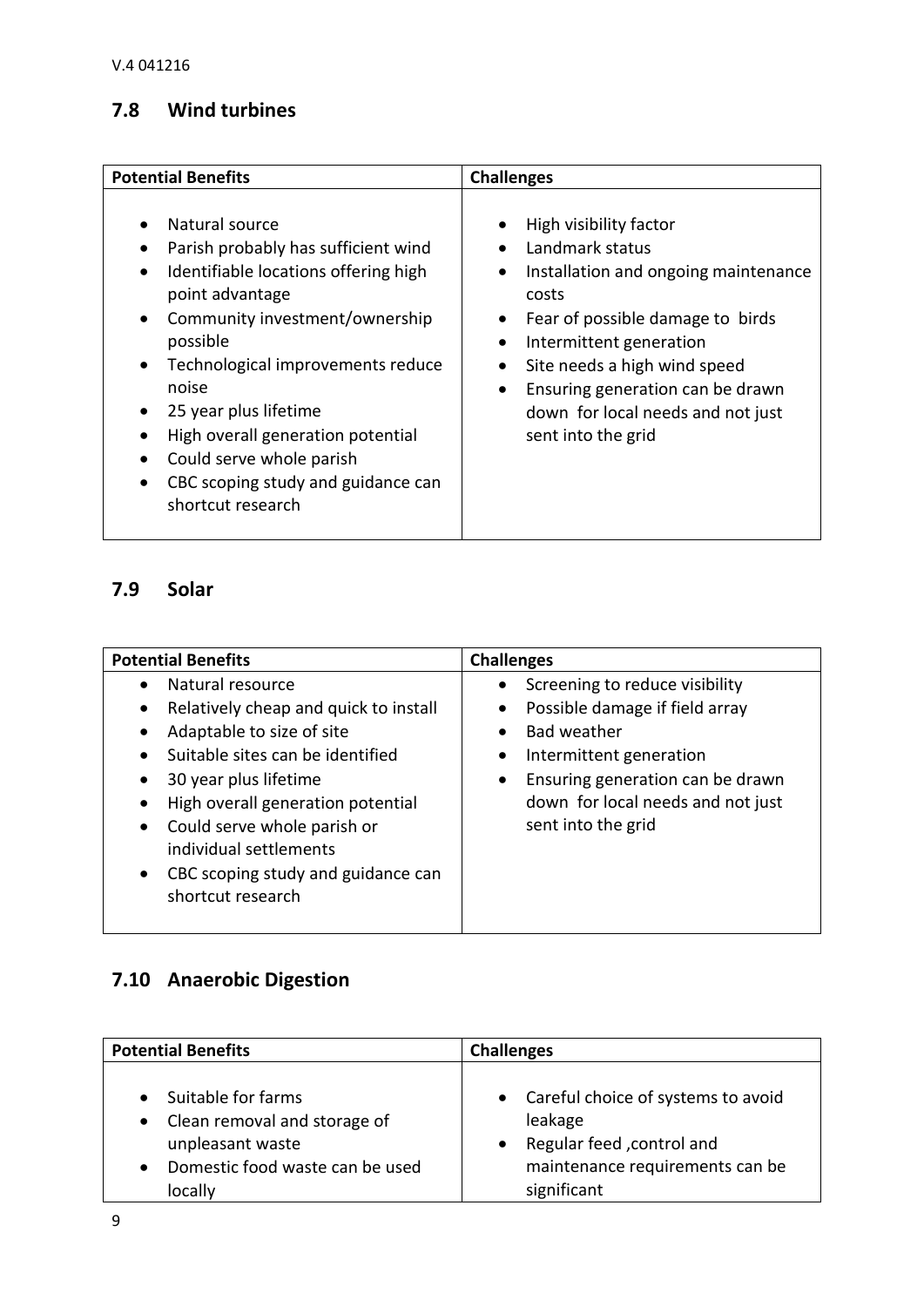| Bi-products can be sold or used | Needs to be installed for specific feed |
|---------------------------------|-----------------------------------------|
| locally (compost, biogas)       | components                              |
| Sealed system                   | Associated transport costs for feed     |
| Possible government aid         | and bi-product distribution             |
| Could use sewage sludge         |                                         |
|                                 |                                         |

### **7.11 Biomass (CHP)**

| <b>Potential Benefits</b>                                                                                                                                                                   | <b>Challenges</b>                                                                                                                                                      |  |
|---------------------------------------------------------------------------------------------------------------------------------------------------------------------------------------------|------------------------------------------------------------------------------------------------------------------------------------------------------------------------|--|
| Fuel can be locally sourced<br>Produces both heat and power<br>$\bullet$<br>Installation can be large or small<br>$\bullet$<br>scale<br>More suitable for small communities<br>or clusters. | Some carbon emissions<br>Needs regular attention for feeding<br>• Can be high maintenance until<br>system operates at capacity<br>Keeping up regular supply of biomass |  |

# **7.12 Hydro**

| <b>Potential Benefits</b>                                                                                                                                                                                                                                                                                 | <b>Challenges</b>                                                                                                                                                                                                                             |
|-----------------------------------------------------------------------------------------------------------------------------------------------------------------------------------------------------------------------------------------------------------------------------------------------------------|-----------------------------------------------------------------------------------------------------------------------------------------------------------------------------------------------------------------------------------------------|
| Constant water supply<br>$\bullet$<br>Technically simple system<br>$\bullet$<br>Low maintenance<br>Easy testable site suitability-flow<br>$\bullet$<br>rate.<br>Reliable technology<br>$\bullet$<br>Controlled continuous generation<br>$\bullet$<br>More suitable for a particular facility<br>$\bullet$ | Low output if flow rate inadequate<br>$\bullet$<br>Power distribution from source<br>Safeguarding against flow blockage<br>٠<br>Ensuring no damage to river ecology<br>٠<br>Amount of power generated is worth<br>$\bullet$<br>the investment |

#### **8 Power for the community, in the community, by the community?**

There are different options in how communities can engage with generating their own electricity, using it and earning money from it.

Initial research to determine possibilities, identify suitable sites and negotiate the means by which projects can be set up and supported financially is an essential pre-cursor to scoping and planning any project. Landowners need to be consulted and engaged from the outset.

The suitability of technologies for the place in which we live and the environmental advantages and sensitivities it presents must be paramount.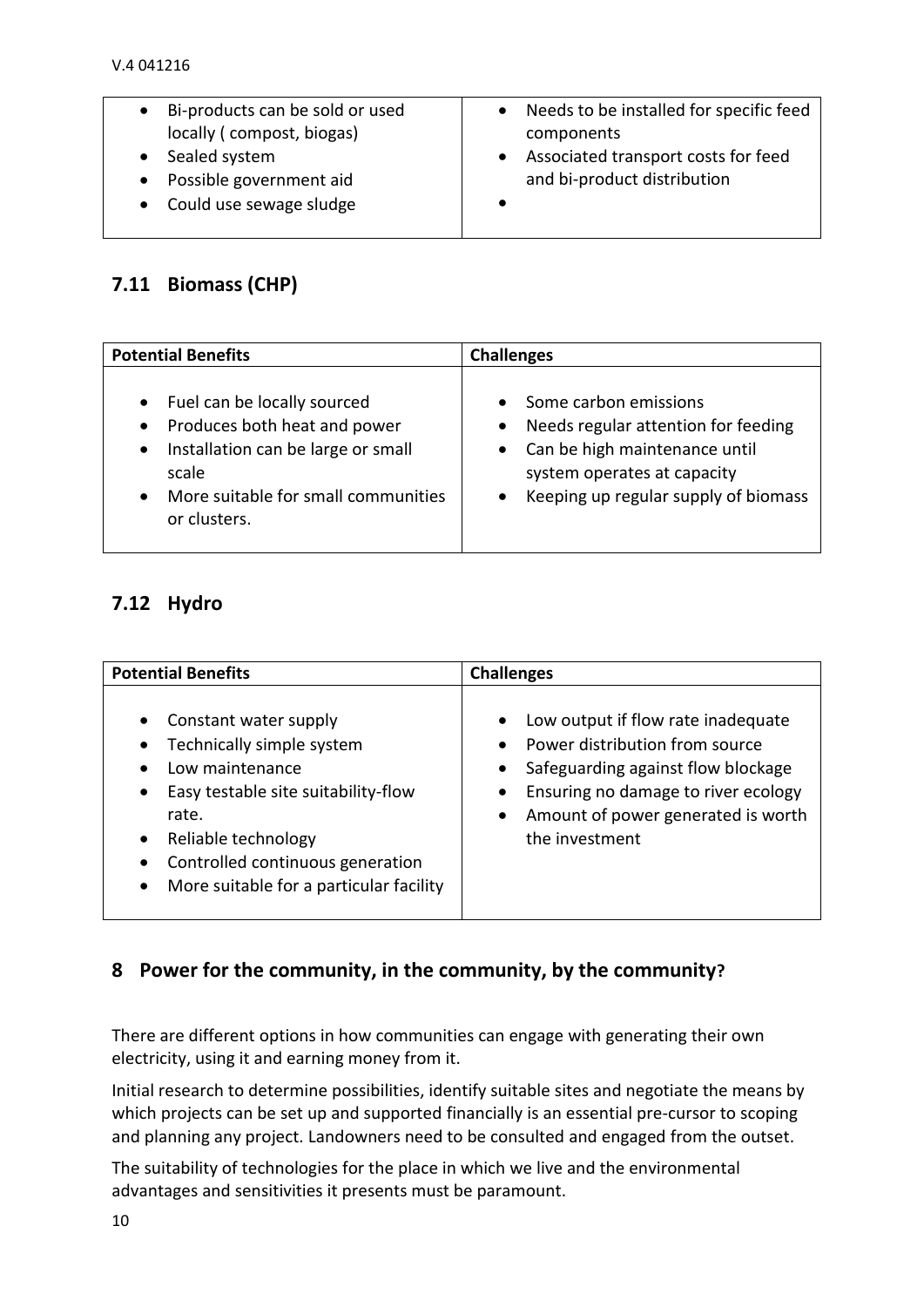#### **8.1 Suitability of Solar for Northill Parish**

There are already ad hoc electricity generation schemes subscribed to by individual householders and businesses, the most prevalent in our community, as in many, being the installation of PV cells. The growing efficiency of PV cells and tools to help with the calculation of outputs can assist individual households in seeing whether they can generate sufficient for their own needs.

However such small-scale systems rarely combine efficient opportunities for storage of excess production which usually is fed back into the grid. Amounts of power generated cannot be guaranteed to supply all domestic needs as and when required and are usually supplemented by drawing down from the grid when generating capacity falls below usage demands.

Where communities or landowners invest in larger-scale field or roof array systems, arrangements for the storage and distribution of electricity generated to community members who buy into the scheme, can be put in place. The steady flow of electricity generated to meet used needs is therefore much better regulated.

Siting of field arrays is crucial for maximum sunlight capture and particularly where sufficient screening can be erected to ensure visual and environmental enhancement are protected.

In terms of nationally recognised land character, parts of the parish are deemed to be within the Clay Vales of East Bedfordshire and a swathe is within The Greensand Ridge which is considered a more environmentally sensitive area for such developments.

The CBC guidance document notes that:

This area offers opportunities for medium to large-scale solar farms. The fairly level clay vale, *Lower Ivel Clay Valley,* to the east and south of Biggleswade has varied enclosure but would be able to accommodate solar farms if they were well integrated with screening hedgerows.

There is no direct mention of the Clay Valley land in Northill Parish but it is not excluded.

Further investigation could reveal whether there are optimum sites within the parish which in their positioning could advantage settlements whilst mitigating the challenges identified above.

Once a suitable site has been found and planning permission obtained, installations can be set up quickly and the average time for a field array to be set up and start generating can be less than a month.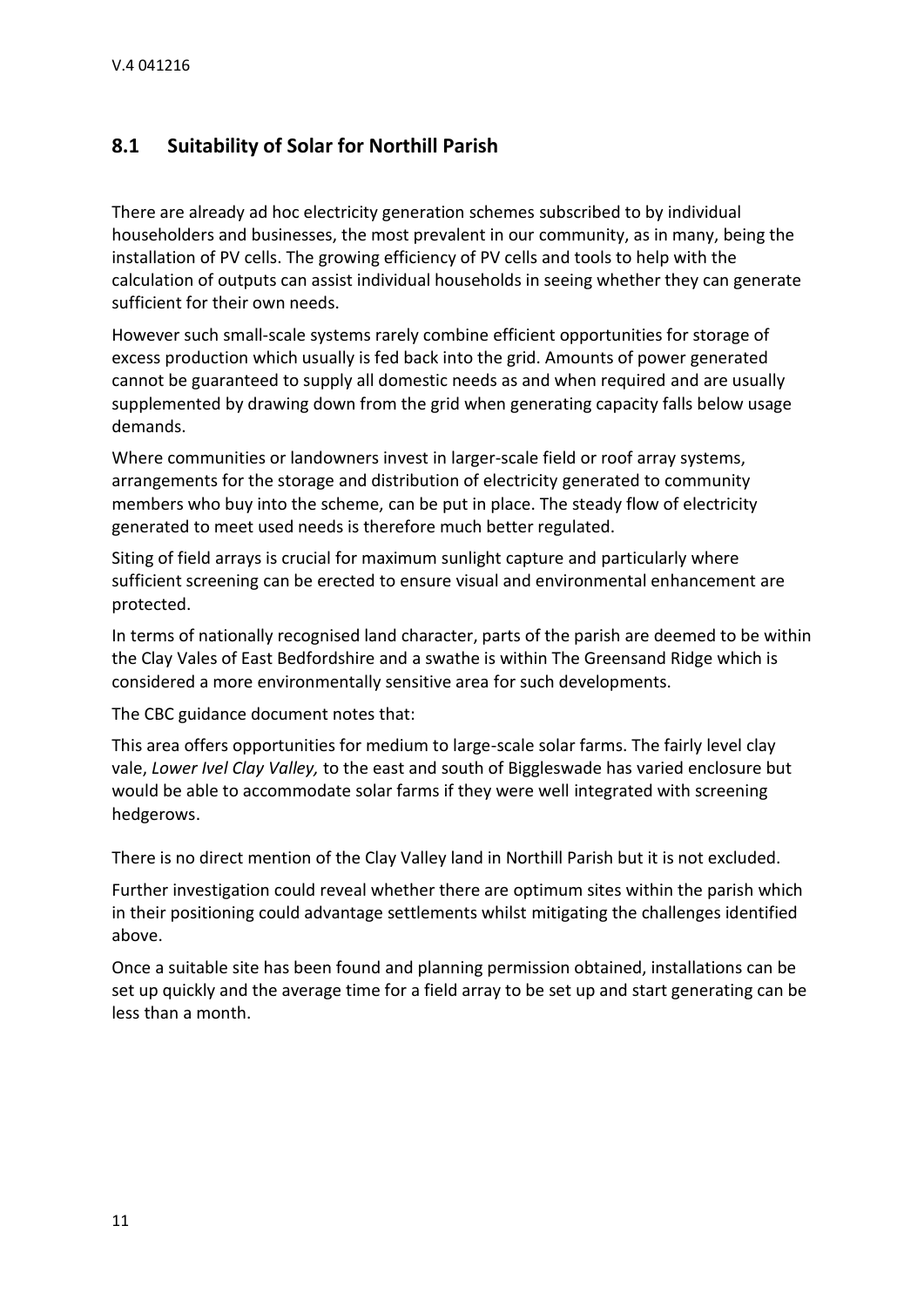### **8.2 Suitability of Wind for Northill Parish**

Small-scale domestic wind systems are rarely effective for generation as nearby buildings can interrupt airflow and cause them to operate below capacity even when wind speeds are high. We have not noted any such devices currently generating within the parish.

Wind-powered turbine generation is becoming increasingly used in the areas surrounding the parish. As well as the large scale scheme at Langford, the RSPB at Sandy have recently installed a single generator to serve all their onsite needs at their head office.

A local example of wind being used for community generation is the single turbine at the Gamlingay Eco-hub which started generating in June 2016 and produces enough electricity to power 150 homes, about 10% of the total village needs.

CBC guidance notes that within the parish we have areas of low and moderate sensitivity to the siting of wind farms but limits judgements on suitability to the size of the installation and the positioning within the clay valley area of the parish. Greensand Ridge environments are not deemed suitable.

Basically three or less turbines are deemed suitable for the types of available environments we find within the parish. There are areas with the open aspect and sufficient wind velocity to warrant further investigation.

Planning permission and impact assessments are likely to take more time than solar to set up but as with solar very clear guidance is available from CBC and their advance environmental appraisals will assist the process.

# **8.3 Suitability of other technologies for Northill Parish**

Other technologies may be suitable for powering small scale installations or particular sites but are more difficult to scope for wider community benefit.

Hydropower could be of limited use if powered from one of the infeed rivers to the Ivel or the Ivel itself. It is unlikely that sufficient flow rates could be obtained from a single installation to be of use to the wider community. Flow could be increased by artificial means but the likely power needed to generate the required flow could offset the advantages.

Anaerobic digesters and biomass systems could be set up but would require transporting costs and have implications for existing road use in order to ensure sufficient infeed of raw materials . Site management and plant servicing costs would also have to be factored into any scoping plan which would have to be offset against generating potential, outreach and output.

# **8.4 Financing and Setting Up Community Electricity projects**

12 The Centre for Sustainable Energy has produced guidance for Neighbourhood Planning groups on Low Carbon Neighbourhood Planning. In section 3 "Mitigating Climate Change through Renewable Energy "they outline four actions which could be employed to explore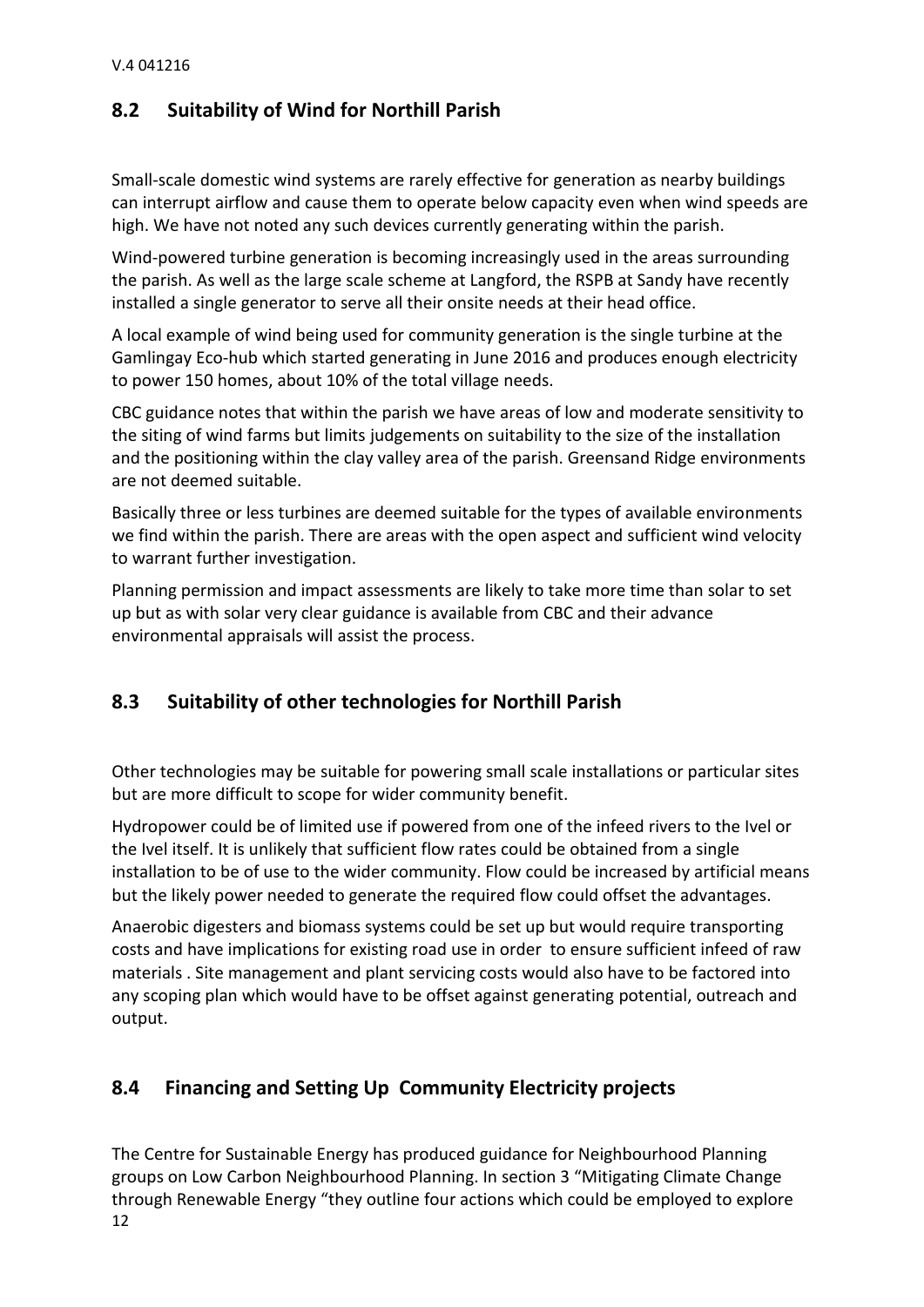the possibilities of generation, setting up suitable projects and appropriate financing models.

- a. A starting point could be to set up a local energy group to carry forward project ideas .The NP could include the objective to set up a community energy group. Their activities could focus on renewable energy for the benefit of the community but also look at energy efficiency, raising awareness and behaviour change to save costs on power.
- b. An alternative would be to include an objective in the NP to explore the feasibility of setting up a community renewable project using the support of PlanLocal materials and tools and preparing to apply for a government grant to conduct a feasibility study
- c. Once a project has been scoped there are benefits in communities setting up Community Renewable Energy Companies as formal entities that can drive forward project ideas and deliver renewable energy projects at appropriate scales if they have the appropriate expertise to draw on.
- d. A fourth option is to establish a shared ownership renewable energy project with a private developer. A partnership with a commercial renewable energy company where the community owns part of commercial renewable energy project could be an alternative.

A further alternative once a scheme has been agreed in principle is to finance the project through invited share subscription (e.g. crowd funding). This is the approach that has been adopted in the Gamlingay ecohub wind turbine installation project. Community subscriptions are usually given priority and a reasonable return on investments is guaranteed. It has also enabled them to seek matched funding in the form of additional grants. There are many other examples of this approach being viable and successful.

#### **9 Conclusions**

- 1 Central and local government are in favour of local communities generating their own power through renewable sources and offer support in doing so.
- 2 By including policies/projects to mitigate climate change in our Neighbourhood Plan we are fulfilling our legal obligation to do so.
- 3 Given sufficient community support and interest from landowners there are possible ways forward in investigating the options for local power generation in the Parish.
- 4 There are clear benefits for the parishioners in Northill Parish in terms of reducing expenditure in electricity costs and exercising more local control over power generation and use.
- 5 Further investigation is needed but there are probably sites within the parish that would be suitable for wind and solar installations and possibly farms that could house anaerobic digesters.
- 6 There are grants available for scoping possibilities and producing a feasibility study which could be drawn upon to kick-start the process
- 7 Local expertise is available in setting up power generation partnerships, choosing appropriate technology and scoping suitable sites.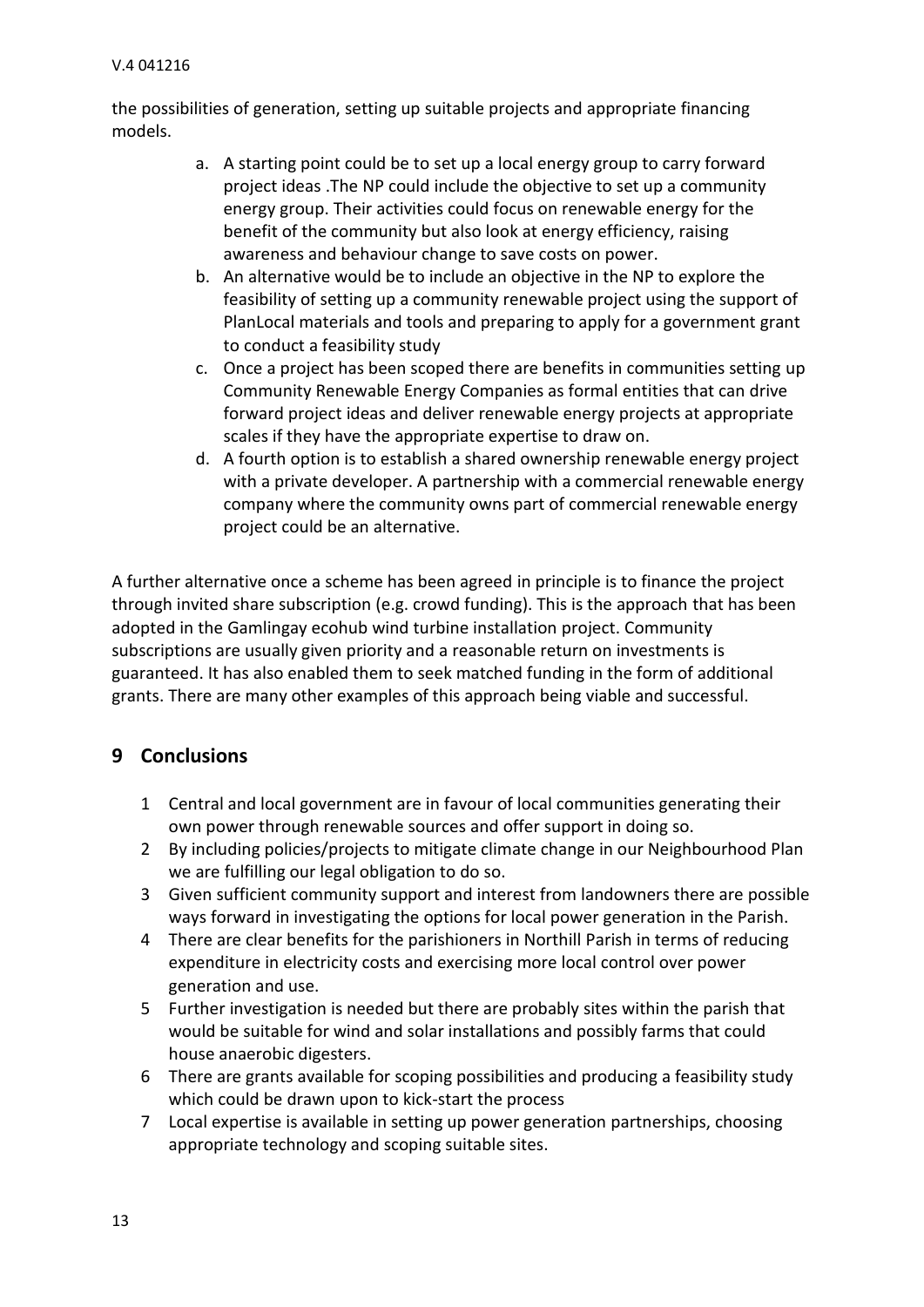8 There are a number of alternatives for financing such projects and where investment is required, investors can currently receive good rates of return on their investments.

#### **10 Recommendations**

- 1 The NP should include a policy/project on the generation of power in Northill Parish
- 2 A group be set up , either independently or under the auspices of NPC to investigate possibilities further and if viable put together a strategy for implementation
- 3 Parishioners and landowners should be consulted and informed of progress at all stages
- 4 CBC reports should be used to inform the investigation and as a source of local expertise in setting up and managing schemes.
- 5 If a decision is made to proceed then within the lifetime of the NP Northill Parish should aim at generating at least 50% of power needs for local use from relevant technologies and achieve independence in doing so.

#### **11 Possible Policy and Projects**

#### **Policy**

The NP will support applications for community renewable energy projects where:

- a rigorous scoping study has been undertaken showing benefits to parishioners, challenges and impact and risk assessments and
- the local community has opportunities to be consulted on proposals and their views taken into account and
- cooperation of landowners is secured and
- environmental sensitivity is a prime consideration and
- opportunities for community investment/ownership have been considered.

#### **Additional Housing and commercial development Policy**

• Subject to the proposed development being found to be acceptable when judged against the Housing Policies in the NP, innovative approaches to the construction of low carbon homes which promote energy efficiency and renewable energy generation and encourage compliance with BREEAM excellence ratings will be supported.

#### **Project:**

 To set up a community energy group to look at options working with landowners and interested parishioners to produce a report on renewable energy generation in the Parish.

#### **References**

- 1 UK Government Community Energy Strategy 2014
- 2 UG Government Community Energy Strategy update 2015